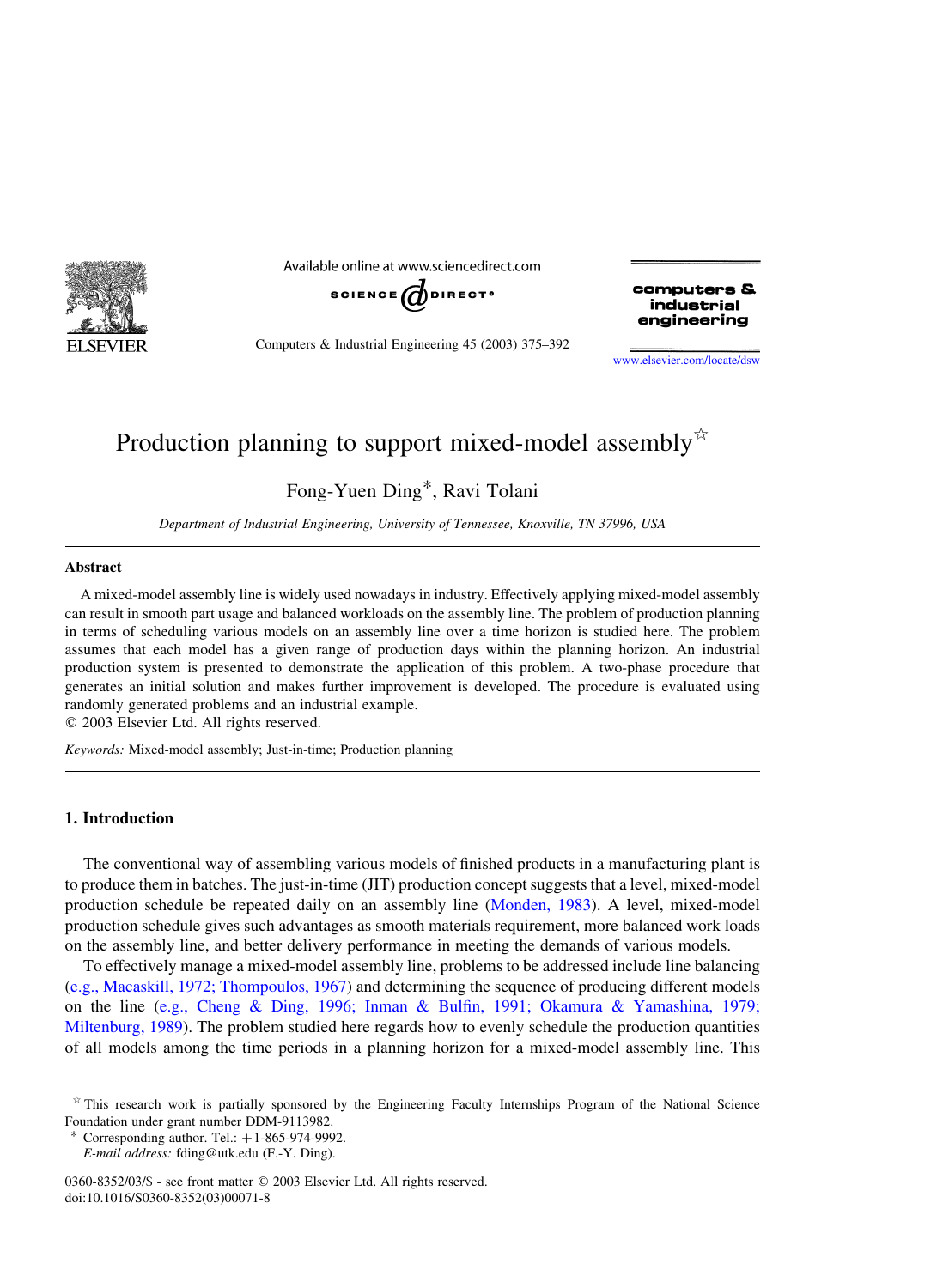#### 376 F.-Y. Ding, R. Tolani / Computers & Industrial Engineering 45 (2003) 375–392

scheduling (or production planning) problem needs to be addressed prior to sequencing a mixed-model assembly line.

Assume that the demands of various models are known during a planning horizon. For a mixed-model assembly line, the quantity of each model to be produced in each time period (such as a day or a shift) needs to be determined. In a simple case where the only condition is to meet the total required production quantities within the planning horizon, scheduling various models can be done by evenly distributing the required units of each model to all time periods in the planning horizon. The problem becomes more complicated if it includes an objective of having level production among all time periods and the additional constraints regarding certain feasible time periods for producing various models.

Consider n models to be assembled on an assembly line. Within a planning horizon (e.g., a month or two weeks) that consists of m working periods (e.g., days or shifts), a total quantity  $q_i$  of each model i will be produced on the mixed-model assembly line. It is further assumed that within the planning horizon, model *i* can be scheduled only within a range of days  $A_i$  to  $B_i$ . The production scheduling (or planning) problem studied here is thus to develop a smooth production schedule of all models within the planning horizon while meeting the total production requirements. The smoothness of the schedule will be evaluated based on the variation from the average overall quantity per time period and from the average quantity per time period of each model. Various weights can also be assigned to various models, and different target production quantities for various time periods can be further assumed.

### 1.1. An industrial example

A manufacturing firm located in the U.S. upper Midwest produces 22 models of skid-steer loaders on a mixed-model assembly line every day. A skid-steer loader is a multi-purpose four-wheel-drive vehicle with left and right sides independently driven. A typical product is shown in Fig. 1. A skid-steer loader can be equipped with various attachments and is a very useful tool in construction, agriculture, and



Fig. 1. A typical skid-steer loader.